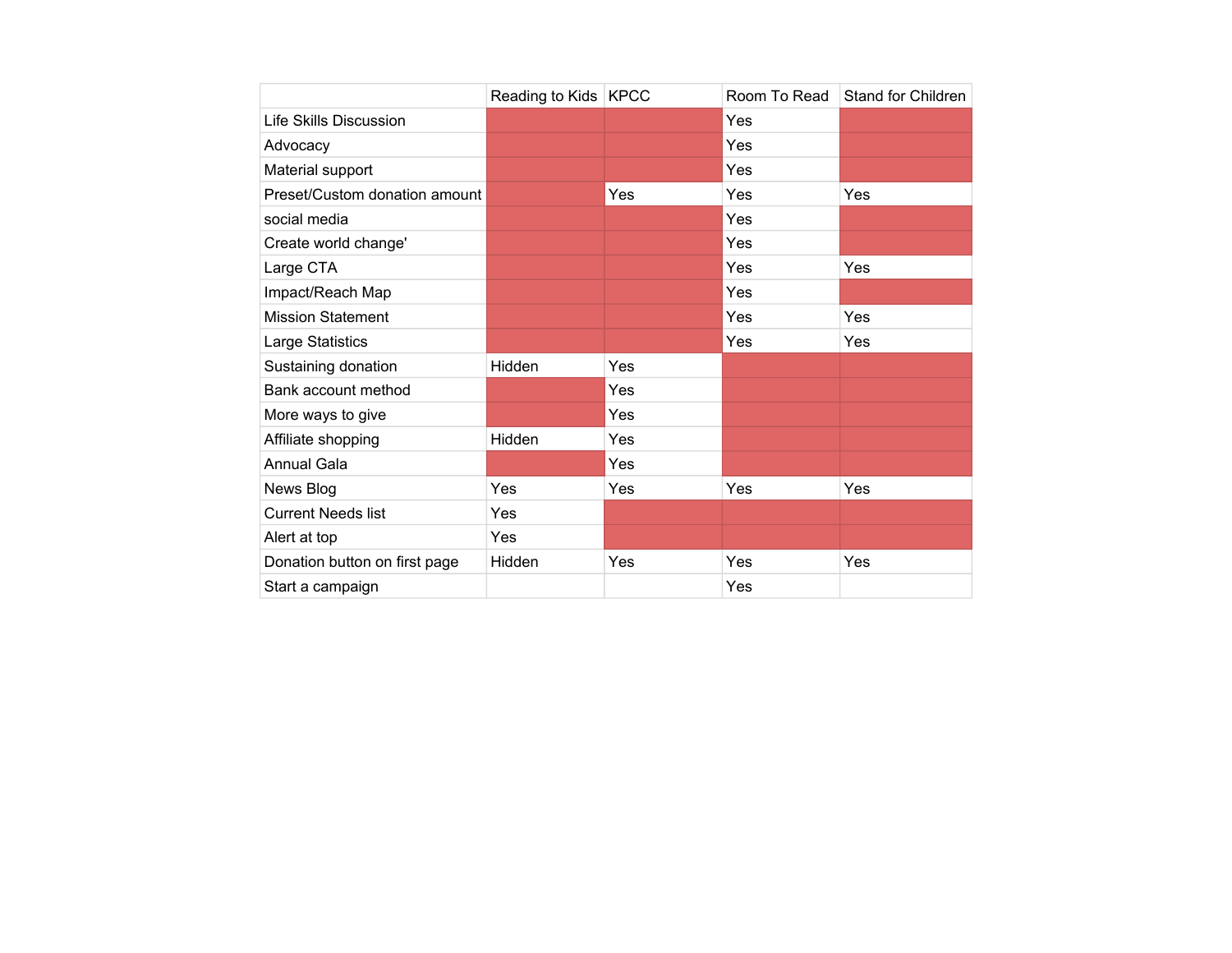|                               | Readings to Kids   Unicef |     | Kiwanis International Give Gab |     |
|-------------------------------|---------------------------|-----|--------------------------------|-----|
| icos                          |                           | Yes |                                |     |
| android                       |                           |     | Yes                            |     |
| Photos of the week            |                           | Yes |                                |     |
| Children profile              |                           | Yes |                                |     |
| impact case                   |                           | Yes |                                |     |
| Agenda/Event info             |                           |     | Yes                            |     |
| Surveys                       |                           |     | Yes                            |     |
| Polls                         |                           |     | Yes                            |     |
| Sponsors                      |                           |     | Yes                            |     |
| Fundraising custom pages      |                           |     |                                | Yes |
| Team fundraising              |                           |     |                                | Yes |
| Volunteer management          |                           |     |                                | Yes |
| Social sharing                |                           |     |                                | Yes |
| Video embeddding/photo upload |                           |     |                                | Yes |
| Leaderboards gamifying        |                           |     |                                | Yes |
| Event registration            |                           |     |                                | Yes |
| Donation forms/receipts       |                           |     |                                | Yes |